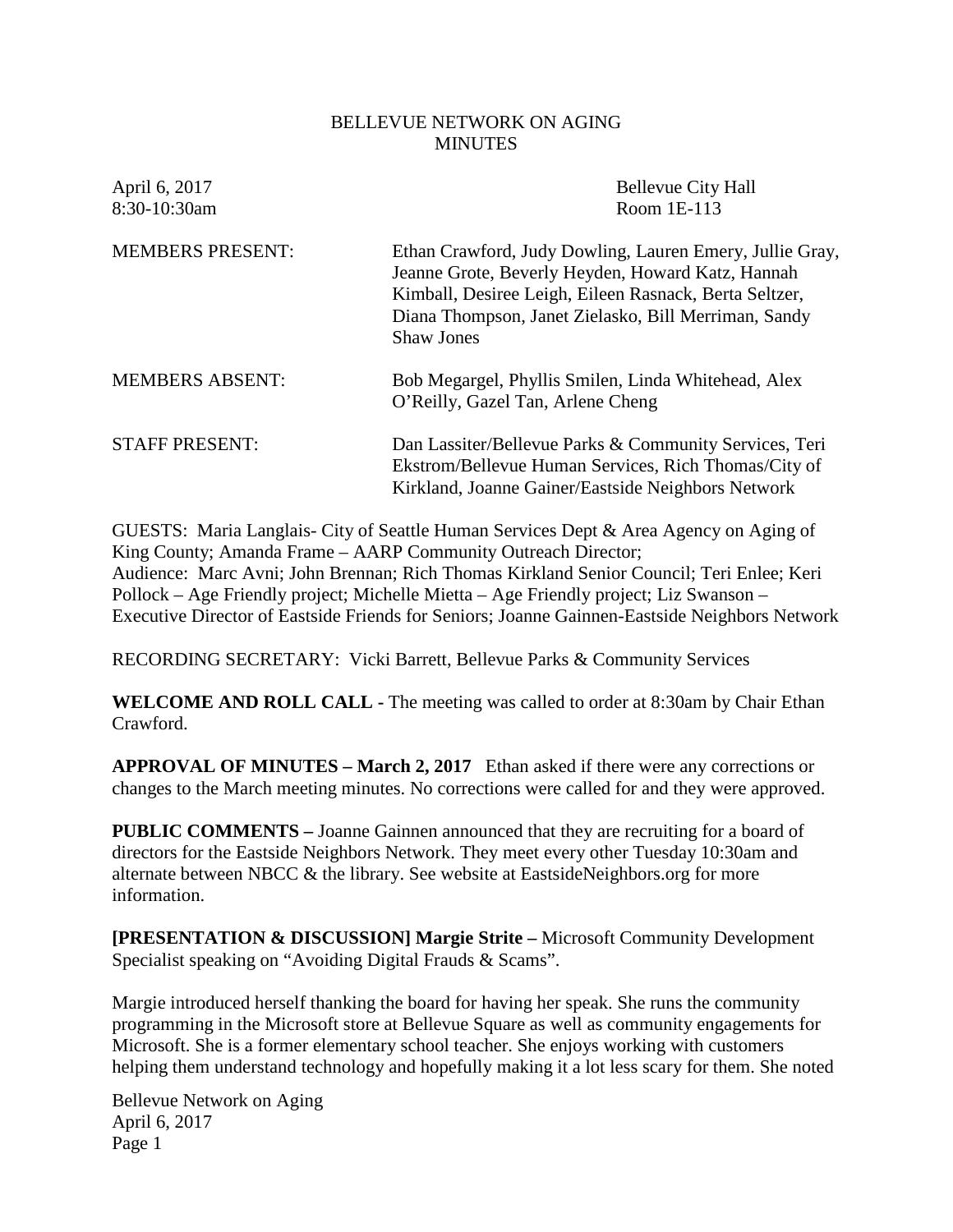that the one thing most customers are concerned about is viruses/malware. However, they are less worried of scams. Today's topic is "digital fraud and scams". She noted that in 2015, 3.3 million Americans were victims of technical support scams. That is a total of 1.5 Billion in financial losses. These were people who were fraudulently contacted for financial reasons and they are paying out to these scams. There are 4 types of these **fraudulent scams**; **Cold Calls, Web-Ads, Emails and Chat.**

**Cold Calls** – Fraudulent callers posing as either medical professionals, tech support, ordinary people in need of information. They may ask for information such as your Social Security Number, Bank Routing Number, to send them a check, etc. She emphasized that Microsoft does not Cold Call you to inform you of a problem. She has not found any tech company that Cold Calls you. A lot of people may call you pretending to be Microsoft and that you have a problem with your computer and they can fix it if you send them 'X' amount of dollars. Red flags are; they don't know your name, they are very vague in what they want, they avoid answering questions, they may ask you to install something on their computer or ask you to call a different number. If you have solicited a call, that particular company may call you back. This is probably a legitimate call as you initiated this. Some people may think they can't get scammed as they do not use social media or even a computer. She gave an example of a grandmother getting a call from her granddaughter saying that she may sound funny, but it's because she had a cold. She needed her grandmother to bail her out of jail and if she would just wire the money she would pay her back. The granddaughter asked her to not tell her dad because he would be mad. The grandmother was suspicious and called her granddaughters cell phone. Her 'real' granddaughter picked up and said that it wasn't her that called for money or assistance. Apparently these scammers go on line checking out information on social media and through that they somehow get information for relatives.

Berta mentioned that the IRS is using private firms to collect debts. Howard added that the IRS would be writing you a letter indicating that they would be getting a call.

**Web-Ads** – These are things that show up on your screen advertising something. People can pretend to be a company, create an ad for something that is really popular to get you to click on it. You should never click on these. Always visit the official website's source to confirm. People can 'spoof' about popular things to try and get your information. Some pop-ups or banners may be a warning of a security breach. Pay attention to where the x is on the screen. There may be a couple of them. Don't click on an x that is inside the ad. Click on the x in the far top right corner. Many scams or posts say that your anti-virus software is out of date and needs to be updated. If you know which anti-virus you have and it is free, you know it's a scam if they are charging you to update it. But again, always go to the source to make sure it's officially from them. Always choose the 'close window' option which would almost always be in the upper right hand corner of the ad. She showed examples of spoofed and official ads. Beware of the URL of these sites. If they are overly long or have improper grammar and incorrect spelling. Read the description carefully and make sure it is what you were searching for and is the hyperlink actually what you are looking for. Be conscious of the unrelated links and ignore those that look wrong. Always verify the source.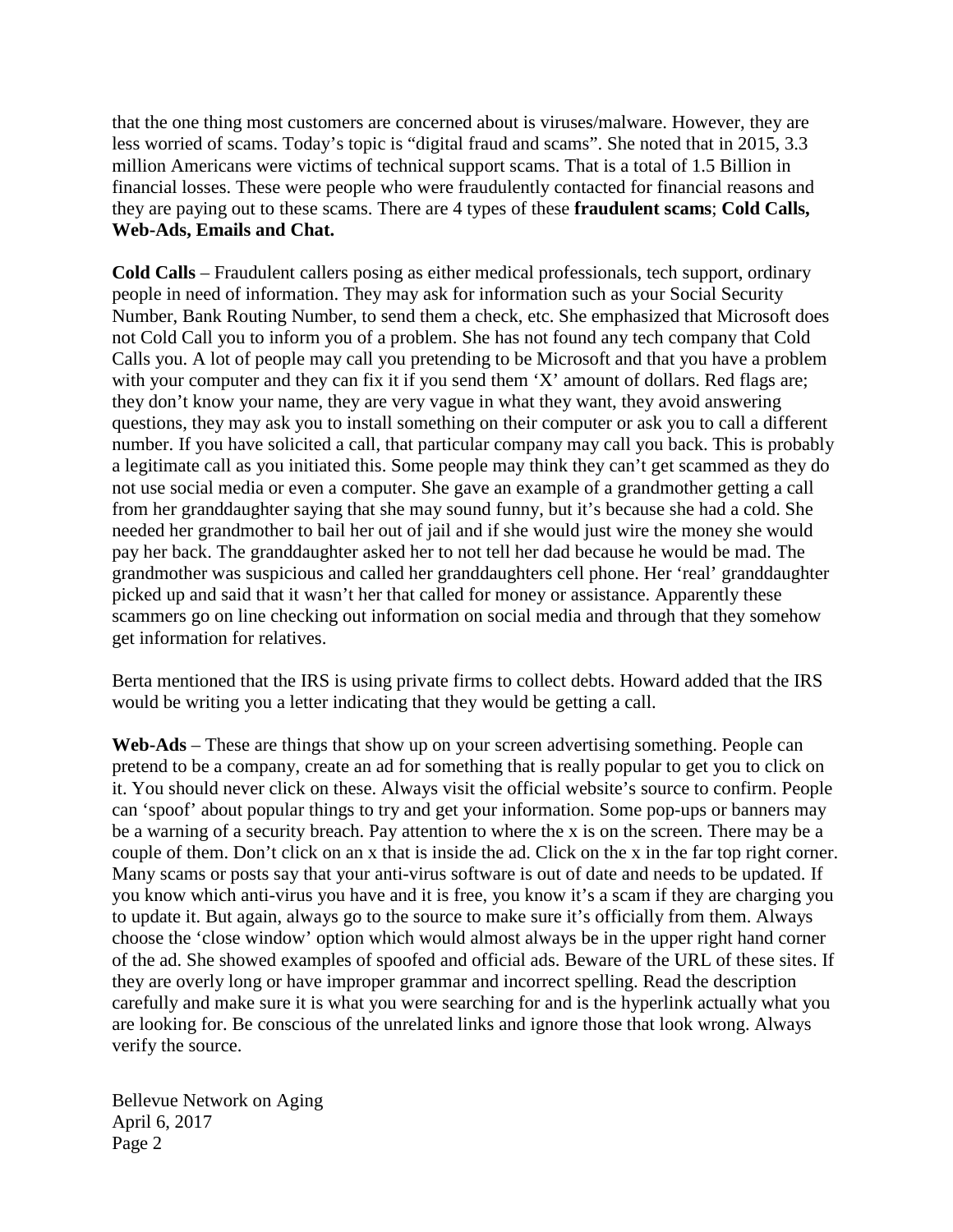**Email** – Getting an email such as, "I'm the king of Nigeria and need money…" or "this is an email from the Microsoft Support Account Team and the subject line might read we are verifying your account." Obviously these are frauds. So what can you do when you receive fraudulent emails? Promotions and advertisements usually look different. Check the key elements. Where is the email account from? There are strange characters such as a Russian looking letter. Threats like this are highly important messages and you must respond right away by deleting the message then deleting the deleted file. You could lose your account or something along those terms. Low resolution images, blurry. Check the hyper-links**; hover** your curser over the hyperlink (little blue works with a line underneath) a little box pops up and tells you where it might take you if you click on it. They try to put something in it that looks official. Don't open the attachment or hyper-link. Any type of type-o's or copy right information. What can you do about it? Report it to 'Risk'. Don't click or open the attachment, don't respond, and don't supply passwords or any information. If you are using a Microsoft account such as Outlook, you can mark it as phishing or junk or block sender. Spoofing is where someone is pretending to be someone you know so they can get information from you. She suggests using normal conventions, put something in the email that is normal in conversation. Not something like 'hey you should look at this'. It will take you to a link, which you then click on and then your account can be compromised. She suggests changing your passwords every 70 days or so. You can also use two step signs in like signing in to your email then you get a message on your phone with an additional password. When it comes to passwords, be wary of using things like your pets name and the like. She suggests something like "Mary had a little lamb" use the fist letters of that MHALL then add numbers and symbols. Use something conventional but make sure to include upper and lower cases, numbers and symbols as these are the hardest to hack. An actual Microsoft email are very high tech and look something like a magazine ad page. There is also an 'unsubscribe' option at the bottom.

**Chat** – Using Skype as an example but it's not the only place it can happen. For example, you may get a friend request through Skype saying John Doe (someone you know). But looking at their profile shows you no picture or someone other than your friend John Doe. Perhaps there is no other information provided. This is most likely a scam so do not accept the friend request. They are looking at your account trying to pose as a friend. This happens on Face Book as well. Always check your account settings to get closer to you and into your network. Third party programs can record your conversations. Skype doesn't have this option but through this can use a program that does. Use caution in sharing personal information; do not give out your phone numbers, address, where you work, post vacation stuff after you get back home, etc. Be wary of easy cash options and prizes. Be a good digital citizen. Utilize the same cautions on-line or the phone as when a stranger comes to your door.

Things you have learned today; be vigilant, be active, report the bad guys, be an ambassador, (talk to others about it, if it sounds too good to be sure it probably isn't), if you wouldn't do it in person don't do it on-line, if you are not sure don't act and make sure to listen to that little voice in your head.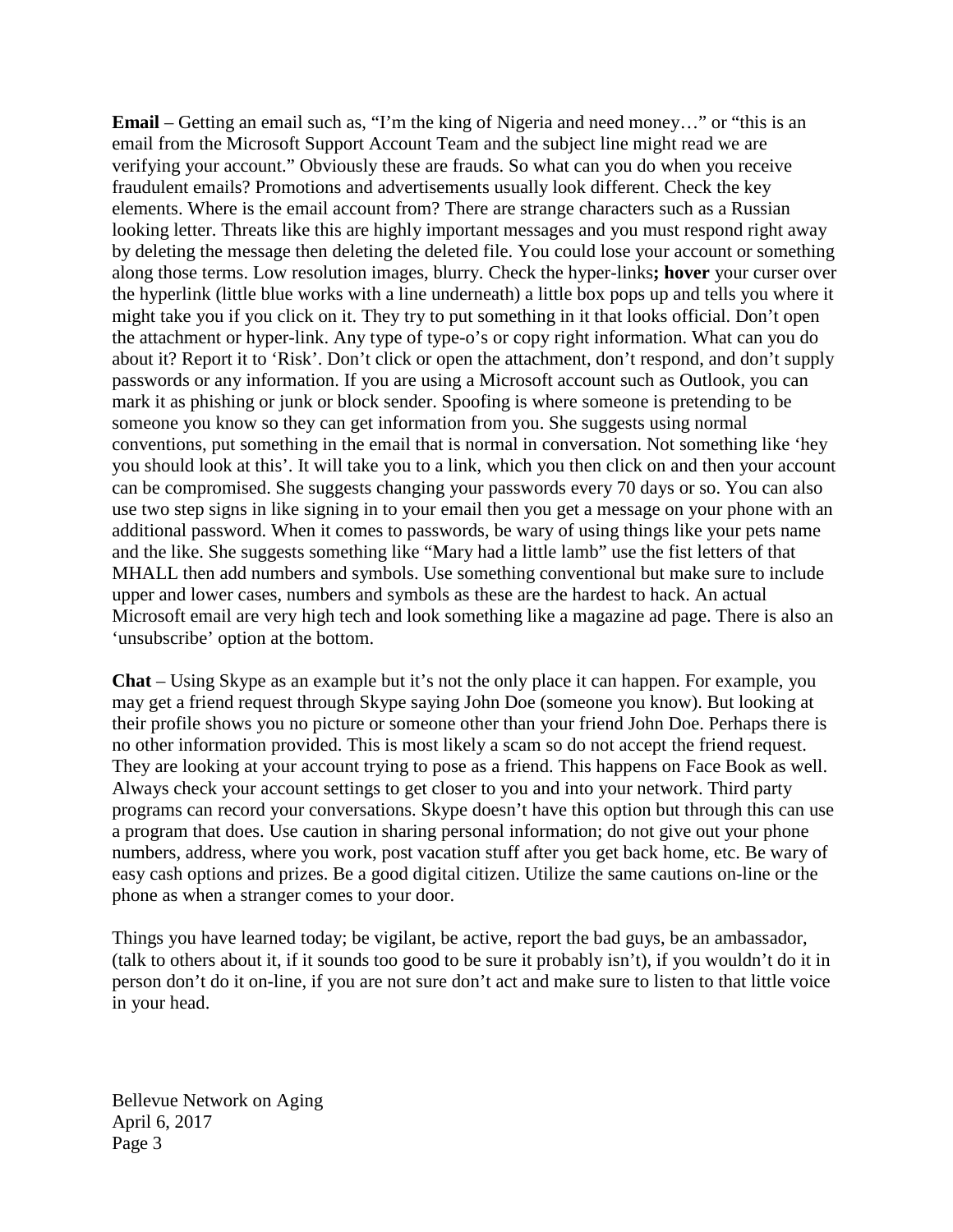Things to note: For Microsoft related scams or concerns, email support.microsoft.com. You can report other things to Microsoft, but there may be other specific places that would be better.

A question was asked if 'text messages could be falsified', can you be scammed or scam someone via text messages? Her response was no, they can't except to note that you can get a text from someone posing as one of your contacts from an unknown number. You can call your contact and verify this information. Always confirm with your sources.

They do offer a wide variety of classes and workshops. By Microsoftstore.com/Bellevue all of them are looped in. One Thursday a month they partnered with another company to offer educational workshops for senior adults. All of their programming is free. They have weekly digital and on-line workshops.

Another question was asked about Microsoft having a fraud department? Can you go somewhere to check on the status? Yes, they have a department but most likely the progress is not available to follow.

End of presentation.

## **BREAK 10:30 – 10:45**

## **COMMITTEE REPORTS**

### **Transportation/Housing Committee** (reported by Judy Dowling)

They met last month and talked about the Bellevue Affordable Housing public workshop that was held on 3/23. She went over some of the strategies that were proposed in this workshop and they discussed them. She would like Dan to send hand-out from the 3/23 meeting and will meet with him after regarding sending it out.

### **Advocacy** (reported by Janet Zielasko)

They met last month and under new business wish to discuss and make some changes to the Federal Legislative Agenda, the Federal piece in regards to Social Security, Medicare and Medicaid. She contacted Robby Stern and got input from him to help. As a result, they want to set up meetings with some of our legislators. Howard Katz got a request to meet with Dave Reichart. Kathy Iverson of Kirkland Senior Council will follow up with Dalbeny. After their meeting and when they are in agreement with proposed changes with the Kirkland Senior Council, the committee will have their meeting then proceed to legislators with these issues. They will also be discussing advocating to resolutions to address the retirement, social security concerns and the crisis around that. Robby Stern is willing to provide Bellevue statistics and information if the Network wants to take this forward to City Council. Medicare observation status is still an active problem in our area and they are staying attentive to that piece. Dianna has been attending and testifying at hearing aid bills. Dianna gave an update saying of the Vulnerable Adult's Bill, after attending the Senate Ways and Committee meeting yesterday, the Vulnerable Adult's Bill has passed the Senate. The Hearing Bill is included, passed the Senate and passed the House Health Committee. It is included in the Senate budget but is not included nor did it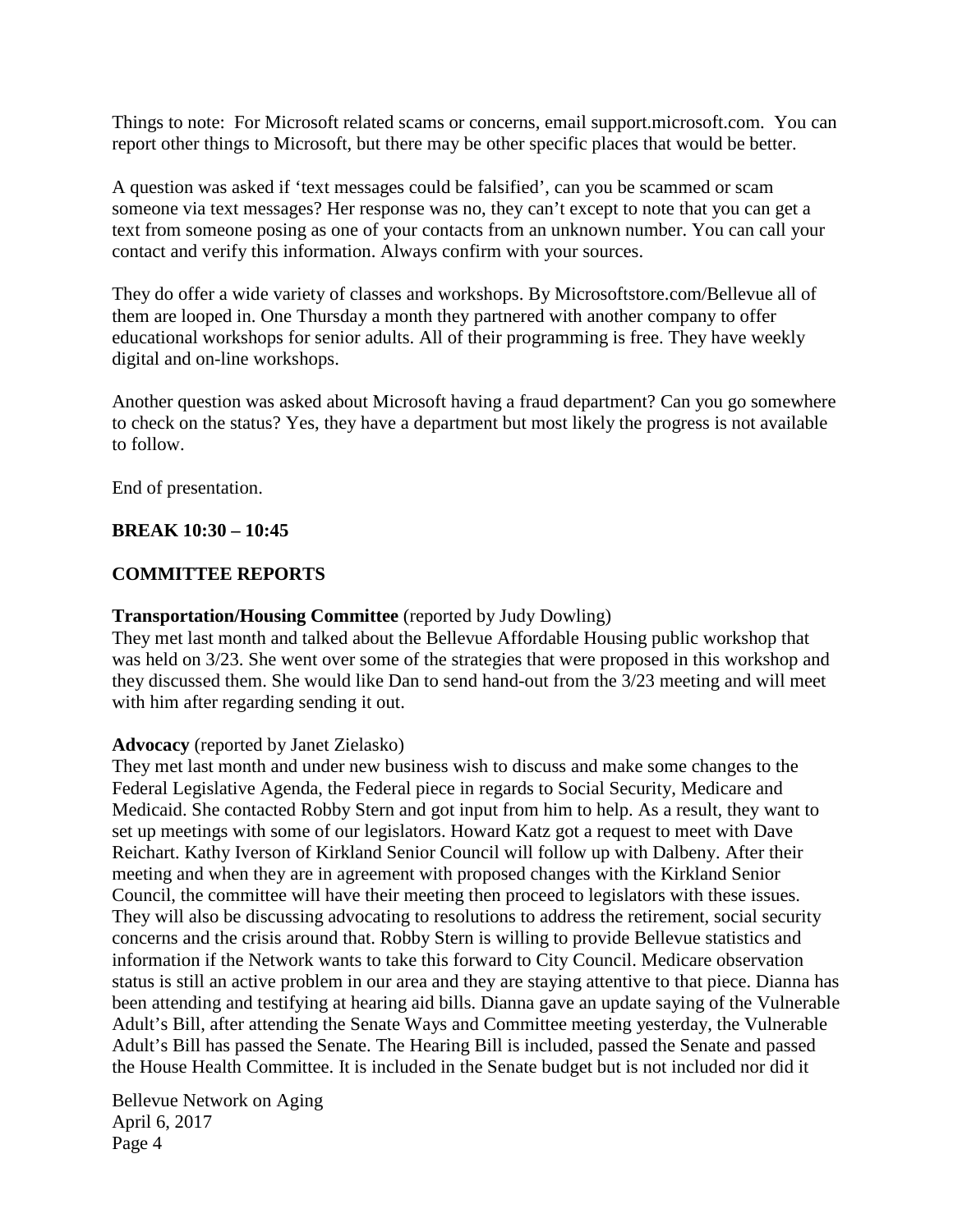pass the House Appropriations Committee nor is it in the House Budget. But Joanna who is the AARP Lobbyist is very optimistic that they will get the House approval and backing. She is hoping that AARP will have the funds to do a big publicity piece on this. The Guardianship Bill they've been following is dead, the other guardianship bill was herd before the Appropriations Committee. This is an important bill because people with loved ones feel the guardians are barring them from seeing their loved ones and not let them know what is happening. The guardians think they are perfectly fine and doing everything right. The bill was at the House on Monday so it must have passed. She hopes it passes and thinks it's a really good bill.

Hannah asked under what usual circumstances does someone finds themselves under the care of a guardian. Someone answered because there is some abuse, neglect, no one around, no power of attorney and the like. If the guardian isn't a family member there is probably a reason. It's usually a high tension situation.

## **Outreach, Education Diversity Committee** (reported by Ethan Crawford)

They met the middle of the month. Last month they had age friendly community speakers from AARP and the City of Seattle. Desiree gave an update saying they thought it was a great concept, but before going to City Council to have them adopt this idea; they were going to ask Alex to check with the various city departments to see if we are already doing it. They were also going to check with other cities such as Portland because it did the first age friendly city. Cities that are similar in size to Bellevue. Seattle gave a great presentation, but she said that they needed to reflect back to who Bellevue is and what are we about. She thought Puyallup might be another good city to add to the list of places to check out. The assessment process can be 18 months -2 years before they have something ready to take to the council. In addition, she is unable to go to the tech group at BCC. Alex thought this would be a time for them to see what this group are doing for the elderly in our area. A human services information gathering meeting will be on Tuesday, 4/25, 10am-12pm at the North Bellevue Community Center. Call her or email her if you can attend. Hannah said she would go. They also had Marc Avni gave a short discussion with their group presenting senior to senior, generation to generation where seniors and members of the Bellevue Youth Council. The next meeting with the youth group will be on 4/19, 5-6pm at City Hall. Anyone is invited to this intergenerational group discussion. The other thing the group discussed was the BNOA slide presentation. They've started to review it and will come in perhaps next meeting. Desiree will lead a group on this project. All input is appreciated.

# **COMMUNITY PARTNERSHIPS REPORTS**

**Jeannie** did not attend as the meeting was in Fall City and it was snowing pretty hard.

**Timebank** Jeanie reported that the meetings alternate between Redmond & Bellevue. This month they meet at the Bike Café at Redmond City Hall. They meet people from other countries and try international dishes. They meet on the monthly on the second Thursday at 6pm. Bellevue meetings are held at the North Bellevue Community Center.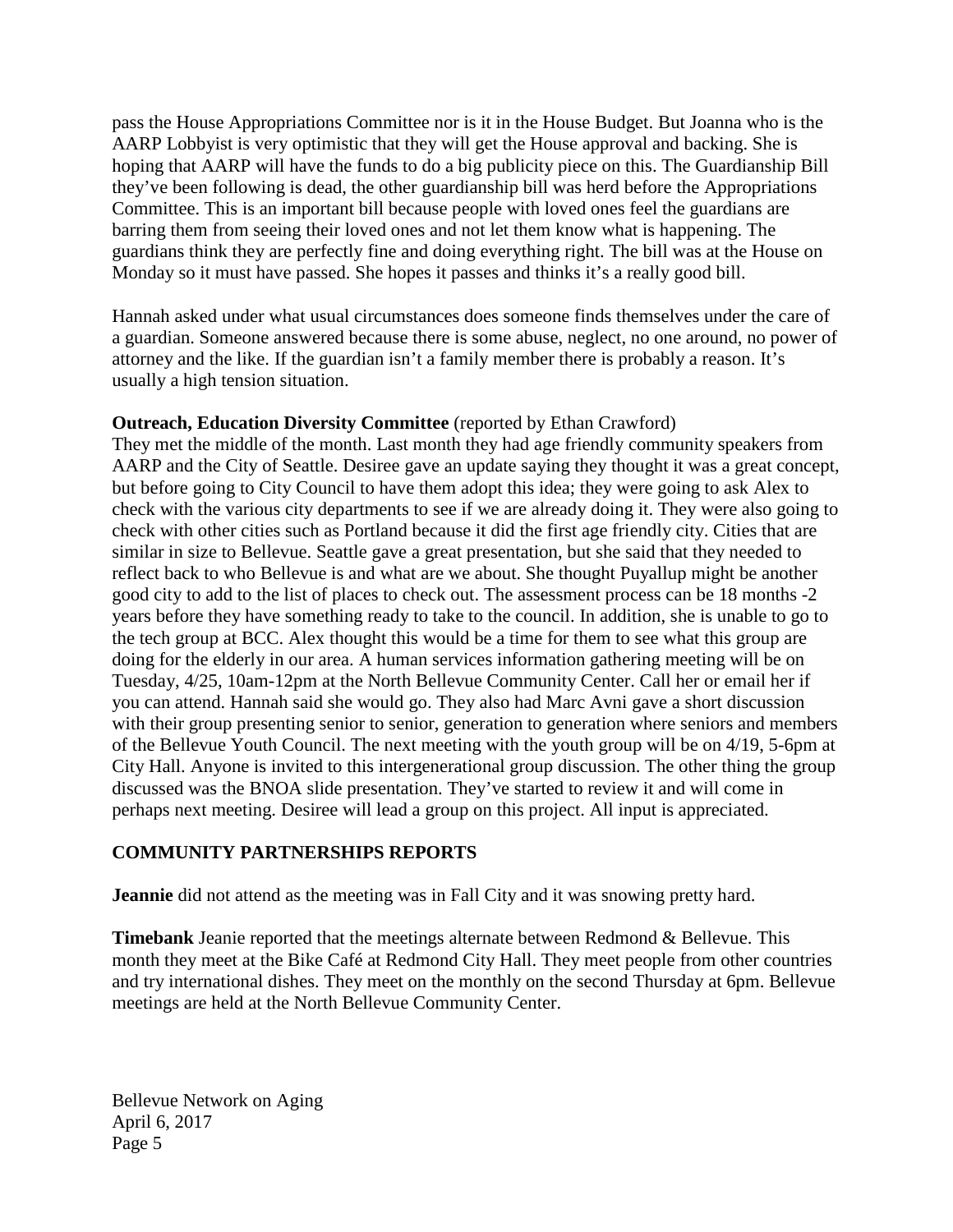**Eastside Human Services Forum** (reported by Hannah Kimball for Alex who was absent) They attended a presentation at NBCC that IAWW hosted with a luncheon and presentation from representatives from King County to discuss the Veteran's and Human Services Levy. She then asked Dan to discuss what happened. It was disappointing. Some people spoke up but were not encouraged to have an open conversation instead they were referred to the paper in front of them to write their questions down and hand them in. There was no give and take with questions and no answers. Hannah noted that the Veteran's and Human Services has some elements in it, extraneous, no outcomes listed, there are descriptions of what buckets the money goes into and how quickly the money comes out, but nothing explaining where it goes. One gentleman stood up and wanted to talk about transportation, he was told they would get to later. They never did hear his questions answered. Dan is going to try and get some feedback from what was handed in to them. Hannah saw two representatives seated at separate tables for maybe 10 minutes having one on one with people, but they quickly picked up their things and left. Dan said the Councilmember Baluchi has Friday's available so they are looking to perhaps come to NBCC to hook up with SEAMAR. He will let everyone know if/when that happens. It was suggested that a letter be sent to Gigi about this meeting and how disappointing this was. It was also mentioned to talk to Joe Cunningham.

## **Aging & Disability Services** (reported by Beverly Heyden)

Last meeting they had a Group Health speaker explaining why they were going over to Kaiser, finances mostly. Then Andrea spoke again about Seattle becoming an Age Friendly City.

## **Senior Lobby:** (reported by Dianna Thompson)

Walt Bowen who is head of Senior Lobby say's what's happening in DC is the war against seniors.

### **New Business**

# **By-Law Revision Vote**: (reported by Daniel Lassiter)

Daniel asked if there were any revisions. There were none. The resolution was voted on and accepted. Daniel will send via email the revised/updated version to members.

**2017 Federal Legislative Agenda**: (Rich was absent, no specific speaker, many commented) Berta is having a problem with #5. She thinks that everyone has personal feelings and that's how they advocate. She feels that as a group they can advocate for the inclusion or expansion of things, but not necessarily for changing the law; thinks that #5 is entering into politics where the board doesn't belong. It's a real hot button item right now. Someone else spoke up regarding keeping the focus of the group on advocacy on the basic retention of programs, but not telling legislators how they should get it accomplished. Dianna said that she is in favor of keeping it as it is and stated that it is legislation and that they may like or dislike it but that's a personal agenda not the group. Someone else spoke up saying if they changed it to say, that we'd like to retain the current Medicaid program for information, would that work better. Many group members said yes, they agreed with that and staying non-partisan. Dianna said again that she is in favor of #5 and it should be left as is. There was a lot of discussion regarding how the funds would be administered and how and if the verbiage should be worded. There was a motion to accept